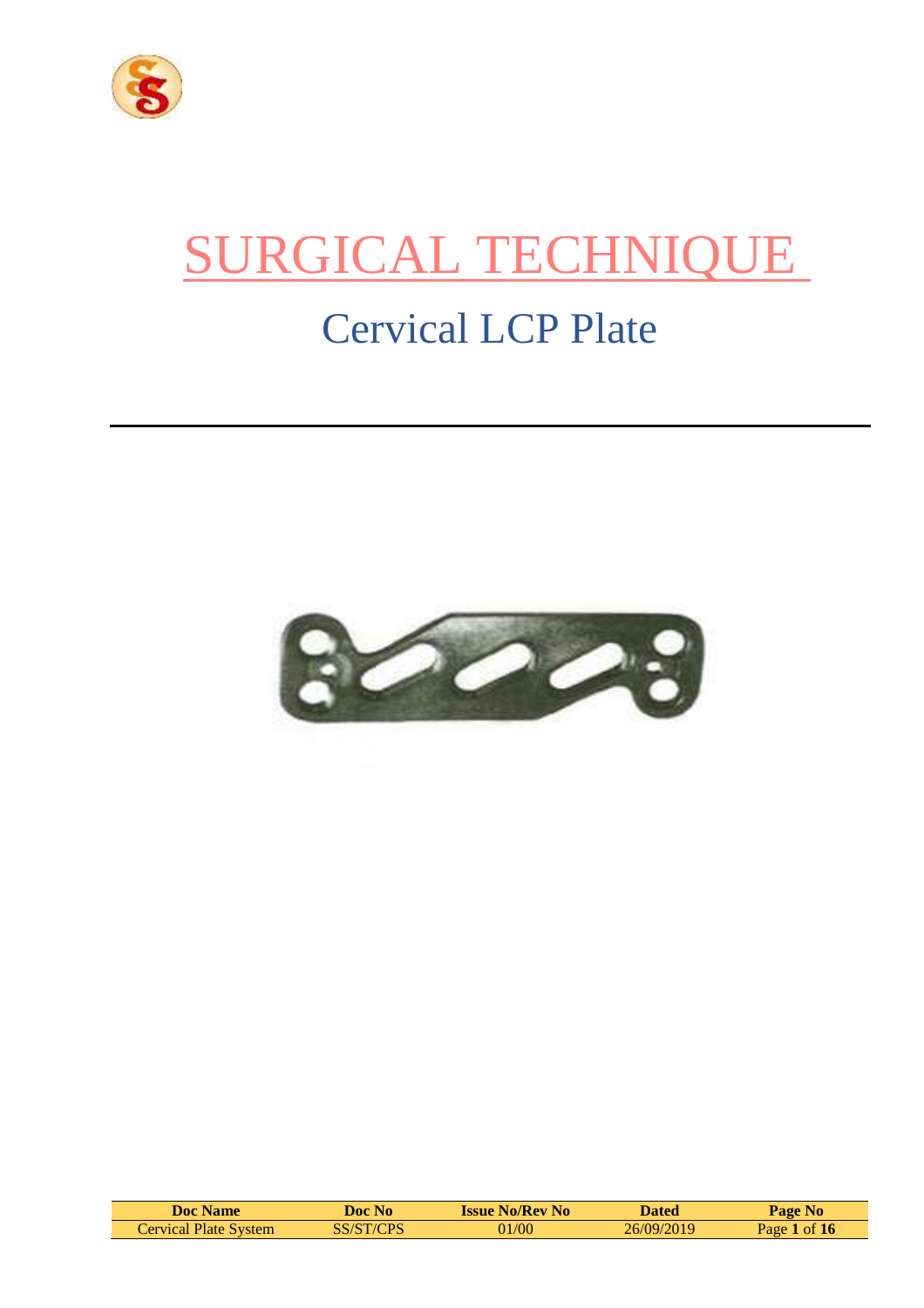

# SYSTEM OVERVIEW

|                                                                                                                                        | <b>PLATES</b>                                                                                                                                                                                                                                                                                                                                                                                   |  |  |  |  |
|----------------------------------------------------------------------------------------------------------------------------------------|-------------------------------------------------------------------------------------------------------------------------------------------------------------------------------------------------------------------------------------------------------------------------------------------------------------------------------------------------------------------------------------------------|--|--|--|--|
| <b>Cervical LCP Plate</b>                                                                                                              |                                                                                                                                                                                                                                                                                                                                                                                                 |  |  |  |  |
| Catalogue Number:<br>Titanium: TT 452<br>$\bullet$<br>Grade 5<br>Width: 16mm<br>Thickness: 2.5mm                                       | Stainless Steel: SS 452<br>Available in Stainless Steel 316L and Titanium<br>Length: 22cm to 100cm                                                                                                                                                                                                                                                                                              |  |  |  |  |
|                                                                                                                                        | <b>SCREWS</b>                                                                                                                                                                                                                                                                                                                                                                                   |  |  |  |  |
|                                                                                                                                        | 4.0mm SCREW FOR CERVICAL PLATE                                                                                                                                                                                                                                                                                                                                                                  |  |  |  |  |
| Catalogue Number:<br>٠<br>Titanium: TT 453                                                                                             | Stainless Steel: SS 453<br>Available in Stainless Steel 316L and Titanium                                                                                                                                                                                                                                                                                                                       |  |  |  |  |
| $\bullet$<br>Grade 5                                                                                                                   |                                                                                                                                                                                                                                                                                                                                                                                                 |  |  |  |  |
|                                                                                                                                        | Length: 10mm to 20mm                                                                                                                                                                                                                                                                                                                                                                            |  |  |  |  |
| Diameter: 4 mm                                                                                                                         |                                                                                                                                                                                                                                                                                                                                                                                                 |  |  |  |  |
|                                                                                                                                        | <b>INSTRUMENT SET DETAILS</b>                                                                                                                                                                                                                                                                                                                                                                   |  |  |  |  |
| <b>SIS 124</b><br>SIS 124-001<br>SIS 124-002<br>SIS 124-007<br>SIS 124-008<br>SIS 124-009<br>SIS 124-010<br>SIS 124-011<br>SIS 124-012 | <b>Cervical Plate Instruments Set</b><br><b>Cervical Pin Retractor</b><br><b>Bone Curette</b><br>SIS 124-003 Plate holding Forcep<br>SIS 124-004 Drill & Tap Sleeve Adjustable<br>SIS 124-005 Plate Holding Pin<br>SIS 124-006 A.C.P. Plate Bender<br>Pin Holder<br>Q.C. T-Handle<br>Self Holding Screw Driver For 4.0mm Locking Screw<br>Q.C.Drill<br>Q.C.Bone Tap<br><b>Lock Screw Driver</b> |  |  |  |  |
| SIS 124-013                                                                                                                            | <b>Box</b>                                                                                                                                                                                                                                                                                                                                                                                      |  |  |  |  |

| <b>Doc Name</b>                             | Doc No    | <b>Issue No/Rev No</b> | <b>Dated</b> | Page No        |
|---------------------------------------------|-----------|------------------------|--------------|----------------|
| Cervical plate<br><b>Surgical Technique</b> | SS/ST/CPS | 01/00                  | 26/10/2019   | Page 2 of $16$ |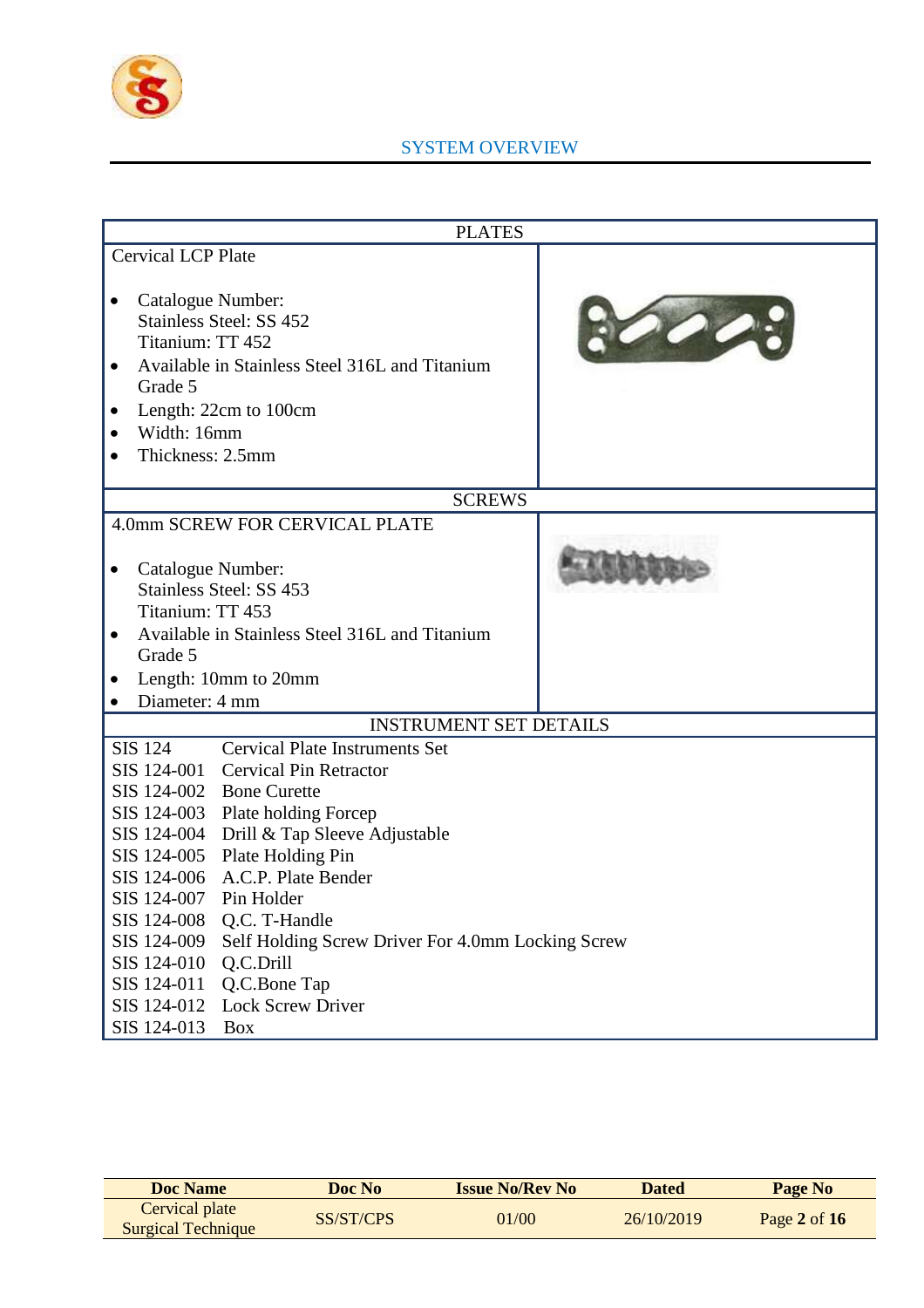

# **AO SPINE PRINCIPLES**

The four AO Spine Principles that create the foundation for proper spinal patient management lie at the core of the design and delivery of the curriculum: Safety, Alignment, Biology, Function



**Stability**: Stabilization to achieve a therapeutic outcome.



**Alignment:** Balancing the spine in three dimensions.



**Biology**: Etiology, pathogenesis, neural protection and tissue healing.



#### **Function**:

Preservation and restoration of function to prevent disability.

| <b>Doc</b> Name           | Doc No    | <b>Issue No/Rev No</b> | <b>Dated</b> | Page No          |
|---------------------------|-----------|------------------------|--------------|------------------|
| Cervical plate            | SS/ST/CPS | 01/00                  | 26/10/2019   | Page $3$ of $16$ |
| <b>Surgical Technique</b> |           |                        |              |                  |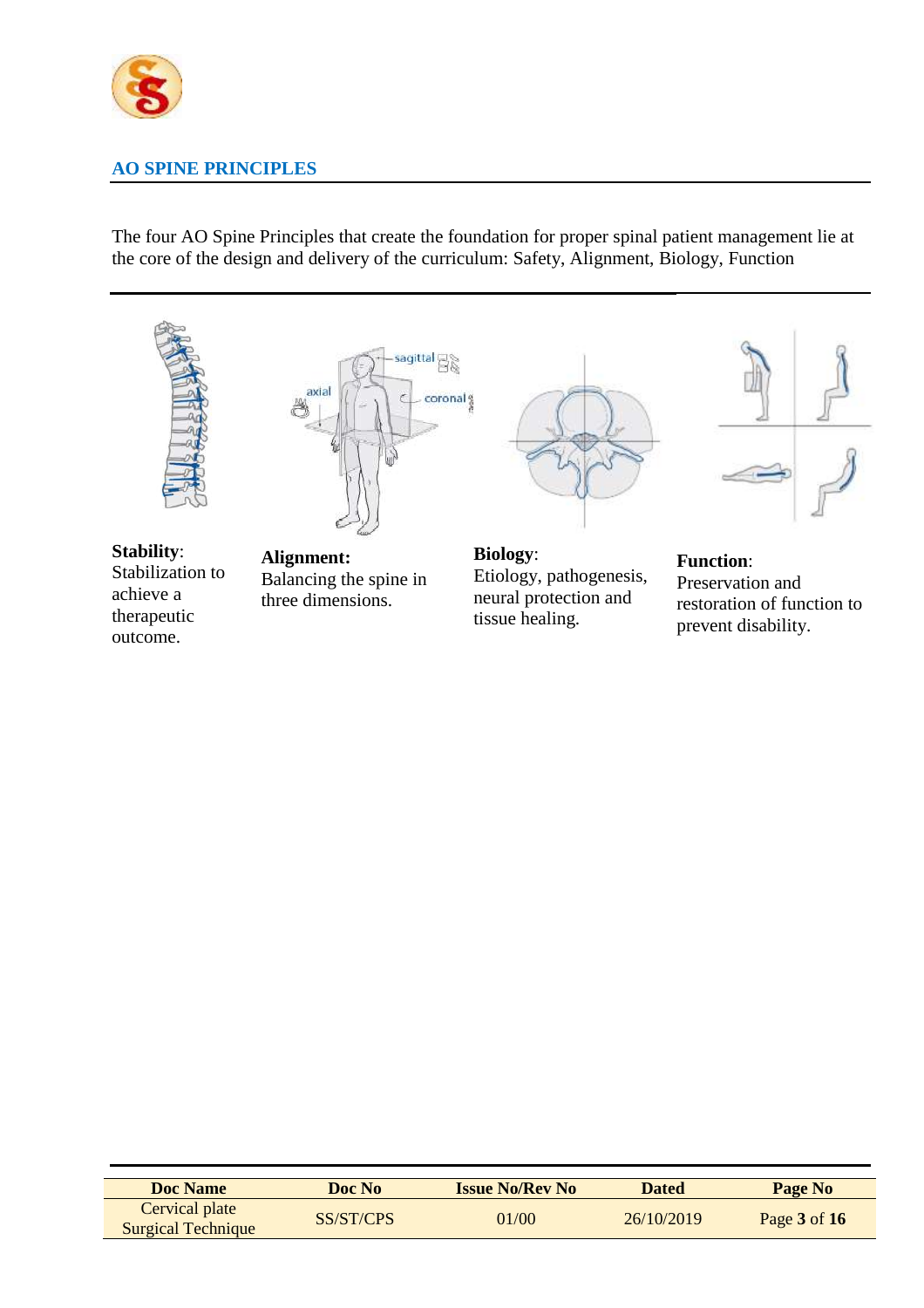

# **INDICATIONS AND CONTRAINDICATIONS**

#### **INDICATIONS:**

This system is intended for anterior interbody screw/plate fixation of the cervical spine. The system is indicated for use in the temporary stabilization of the anterior spine during the development of cervical spinal fusions in patients with: 1) degenerative disc disease (as defined by neck pain of discogenic origin with degeneration of the disc confirmed by patient history and radiographic studies), 2) trauma (including fractures), 3) tumors, 4) deformity (defined as kyphosis, lordosis, or scoliosis), 5) pseudarthrosis, and/or 6) failed previous fusions.

#### **CONTRAINDICATION:**

Contraindications include, but are not limited to:

- Infection, local to the operative site.
- Signs of local inflammation.
- Fever or leukocytosis.
- Morbid obesity.
- Pregnancy.
- Mental illness.
- Any medical or surgical condition which would preclude the potential benefit of spinal implant surgery, such as the elevation of sedimentation rate unexplained by other diseases, elevation of white blood count (WBC), or a marked left shift in the WBC differential count.
- Rapid joint disease, bone absorption, osteopenia, and/or osteoporosis. Osteoporosis is a relative contraindication since this condition may limit the degree of obtainable correction, the amount of mechanical fixation, and/or the quality of the bone graft.
- Suspected or documented metal allergy or intolerance.
- Any case not needing a bone graft and fusion or where fracture healing is not required.
- Any case requiring the mixing of metals from different components.
- Any patient having inadequate tissue coverage over the operative site or where there is inadequate bone stock, bone quality, or anatomical definition.
- Any case not described in the Indications.
- Any patient unwilling to cooperate with the post-operative instructions.
- Any time implant utilization would interfere with anatomical structures or expected physiological performance.

#### **PRECAUTIONS –**

 Patients who smoke have been shown to have an increased incidence of non-unions. These patients should be advised of this fact and warned of this consequence. Obese,

| <b>Doc Name</b>                             | Doc No    | <b>Issue No/Rev No</b> | Dated      | Page No        |
|---------------------------------------------|-----------|------------------------|------------|----------------|
| Cervical plate<br><b>Surgical Technique</b> | SS/ST/CPS | 01/00                  | 26/10/2019 | Page 4 of $16$ |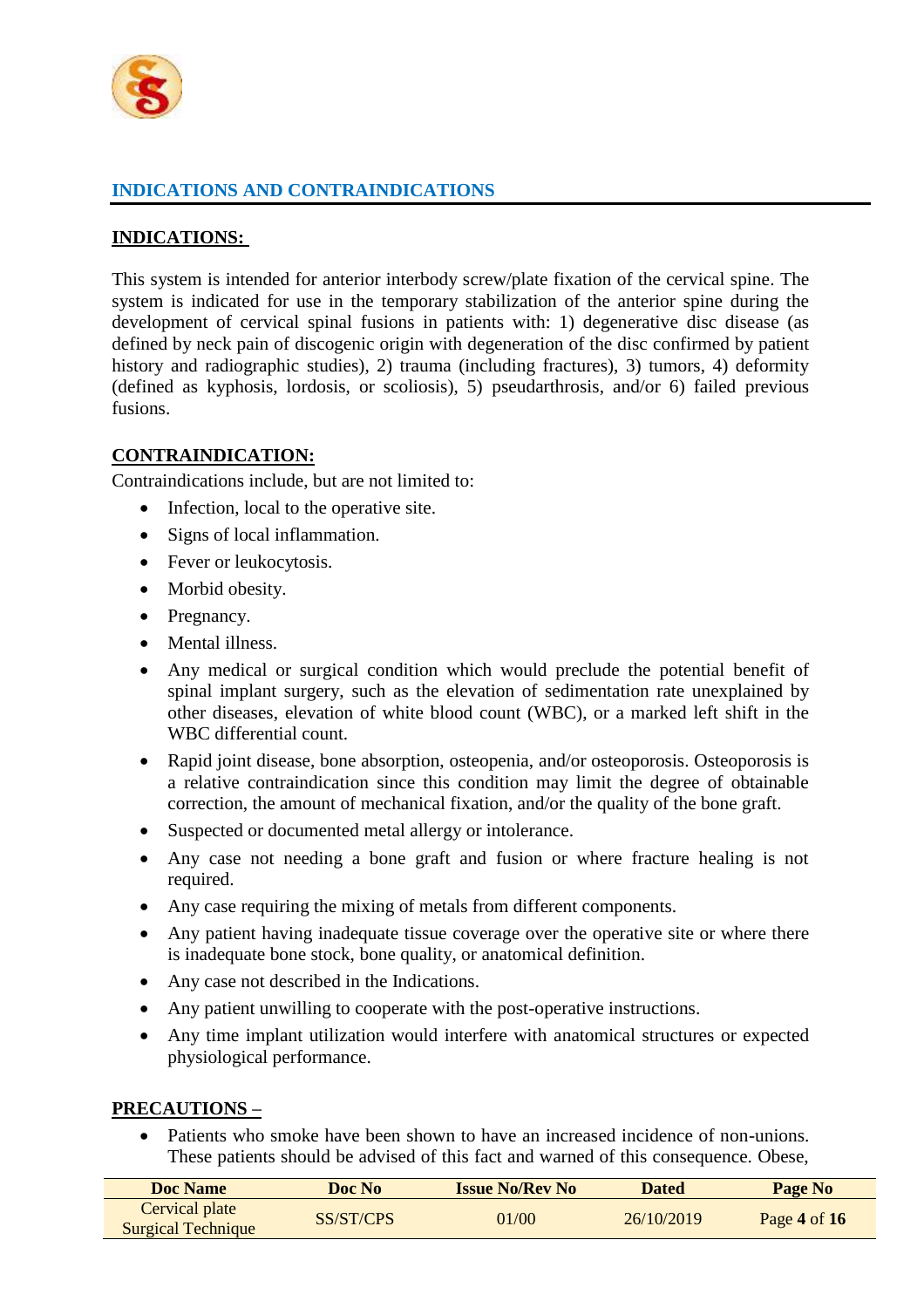

malnourished, and/or alcohol and/or other drug abuse patients are also not good candidates for spine fusion.

- Patients with poor muscle and bone quality and/or nerve paralysis are also not good candidates for spine fusion.
- Preoperative planning and operating procedures, including knowledge of surgical techniques, proper reduction, and proper selection and placement of the implant are important considerations in the successful utilization of the Cervical Plate by the surgeon. Further, the proper selection and compliance of the patient will greatly affect the results.

#### **WARNINGS:**

- Potential risk associated with use of this system may require additional surgery, include device component fracture, loss of fixation, non-union, fracture of vertebrae, neurological injury, vascular or visceral injury.
- Under no circumstances may the implants be re-used.
- Although the device may appear intact on removal, internal modification due to the stress and strains placed on it, or small defects may exist which may lead to fracture of the implant.
- Implants removed from a patient that contact bodily tissues or fluids should never be reused at risk of contamination of the patient.
- The device can break if subjected to increased load associated with delayed union or non-union. If healing is delayed or does not occur, the implant could eventually break due to material fatigue. Factors such as the patient weight, activity level, and compliance to weight bearing or load bearing instructions, have an effect in the stresses to which the implant may be subjected, and may affect the longevity of the implant.
- Use of this product without a bone graft or in cases that develop into a non-union will not be successful.
- This spinal implant cannot withstand body loads without the support of bone. In this event, bending, loosening, disassembly and/or breakage of the device(s) will eventually occur.

#### **ADVERSE EVENT:**

- Early or late loosening of any or all of the components.
- Disassembly, bending, and/or breakage of any or all of the components.
- Foreign body (allergic) reaction to implants, debris, corrosion products, graft material, including metallosis, staining, tumor formation, and/or auto-immune disease.
- Pressure on the skin from component parts in patients with inadequate tissue coverage over the implant possibly causing skin penetration, irritation, and/or pain. Bursitis. Tissue damage caused by improper positioning and placement of implants or instruments.

| Doc Name                                    | Doc No    | <b>Issue No/Rev No</b> | <b>Dated</b> | Page No          |
|---------------------------------------------|-----------|------------------------|--------------|------------------|
| Cervical plate<br><b>Surgical Technique</b> | SS/ST/CPS | 01/00                  | 26/10/2019   | Page $5$ of $16$ |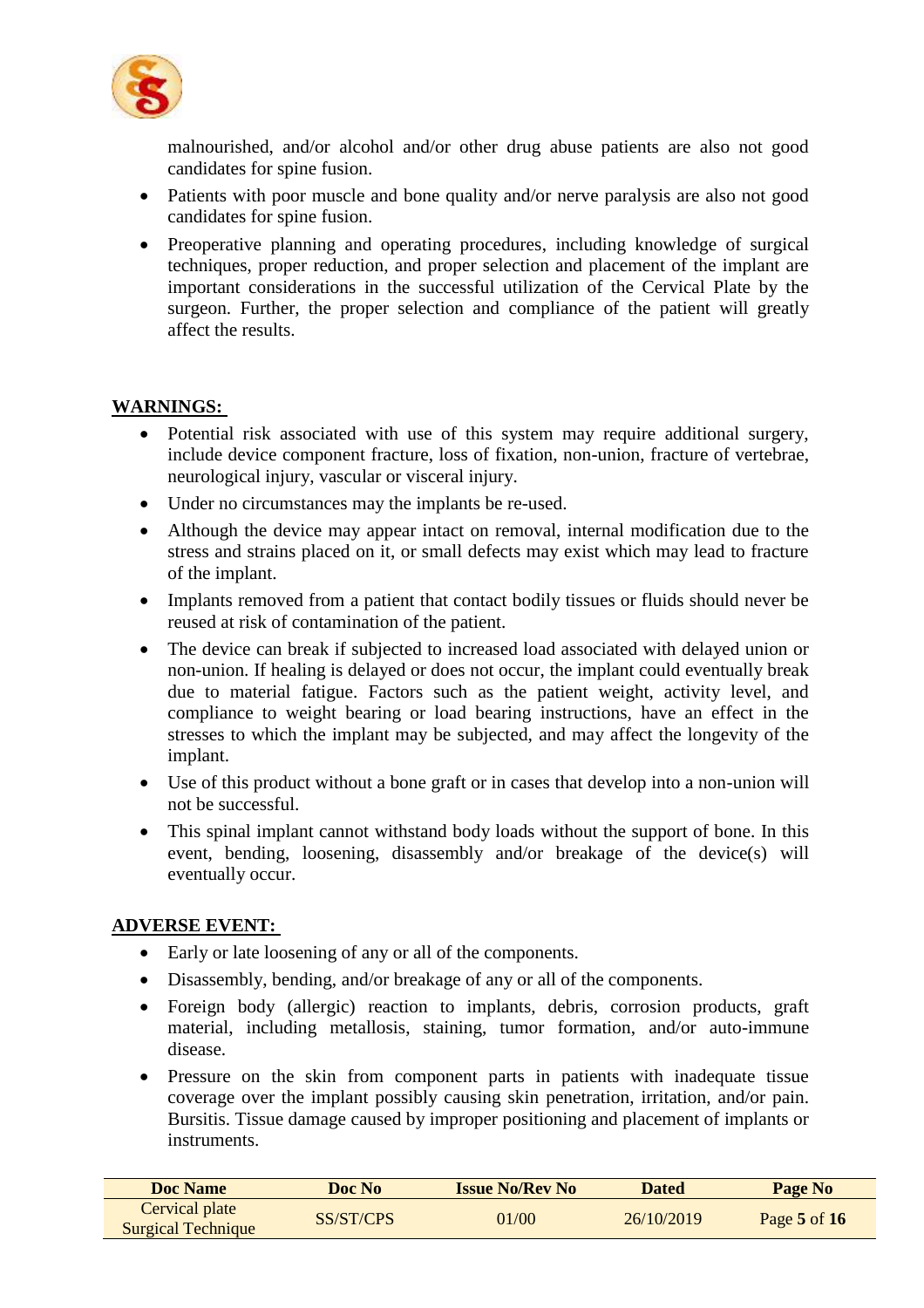

- Post-operative change in spinal curvature, loss of correction, height, and/or reduction.
- Infection**.**
- Dural tears.
- Loss of neurological function, including paralysis (complete or incomplete), dysesthesias, hyperesthesia, anesthesia, paraesthesia, appearance of radiculopathy, and/or the development or continuation of pain, numbness, neuroma, or tingling sensation.
- Neuropathy, neurological deficits (transient or permanent), bilateral paraplegia, reflex deficits, and/or arachnoiditis.
- Loss of bowel and/or bladder control or other types of urological system compromise.
- Scar formation possibly causing neurological compromise around nerves and/or pain.
- Fracture, microfracture, resorption, damage, or penetration of any spinal bone and/or bone graft or bone graft harvest site at, above, and/or below the level of surgery.
- Interference with roentgenographic, CT, and/or MR imaging because of the presence of the implants.
- Non-union (or pseudarthrosis). Delayed union. Mal-union.
- Cessation of any potential growth of the operated portion of the spine.
- Loss of spinal mobility or function.
- Inability to perform the activities of daily living.
- Bone loss or decrease in bone density, possibly caused by stress shielding**.**
- Graft donor site complications including pain, fracture, or wound healing problems.
- Atelectasis, ileus, gastritis, herniated nucleus pulposus, retropulsed graft.
- Hemorrhage, hematoma, seroma, embolism, edema, stroke, excessive bleeding, phlebitis, wound necrosis, wound
- dehiscence, or damage to blood vessels.
- Gastrointestinal and/or reproductive system compromise, including sterility and loss of consortium.
- Development of respiratory problems, e.g. pulmonary embolism, bronchitis, pneumonia, etc.
- Change in mental status
- Death.

| <b>Doc</b> Name                             | Doc No    | <b>Issue No/Rev No</b> | <b>Dated</b> | Page No        |
|---------------------------------------------|-----------|------------------------|--------------|----------------|
| Cervical plate<br><b>Surgical Technique</b> | SS/ST/CPS | 01/00                  | 26/10/2019   | Page 6 of $16$ |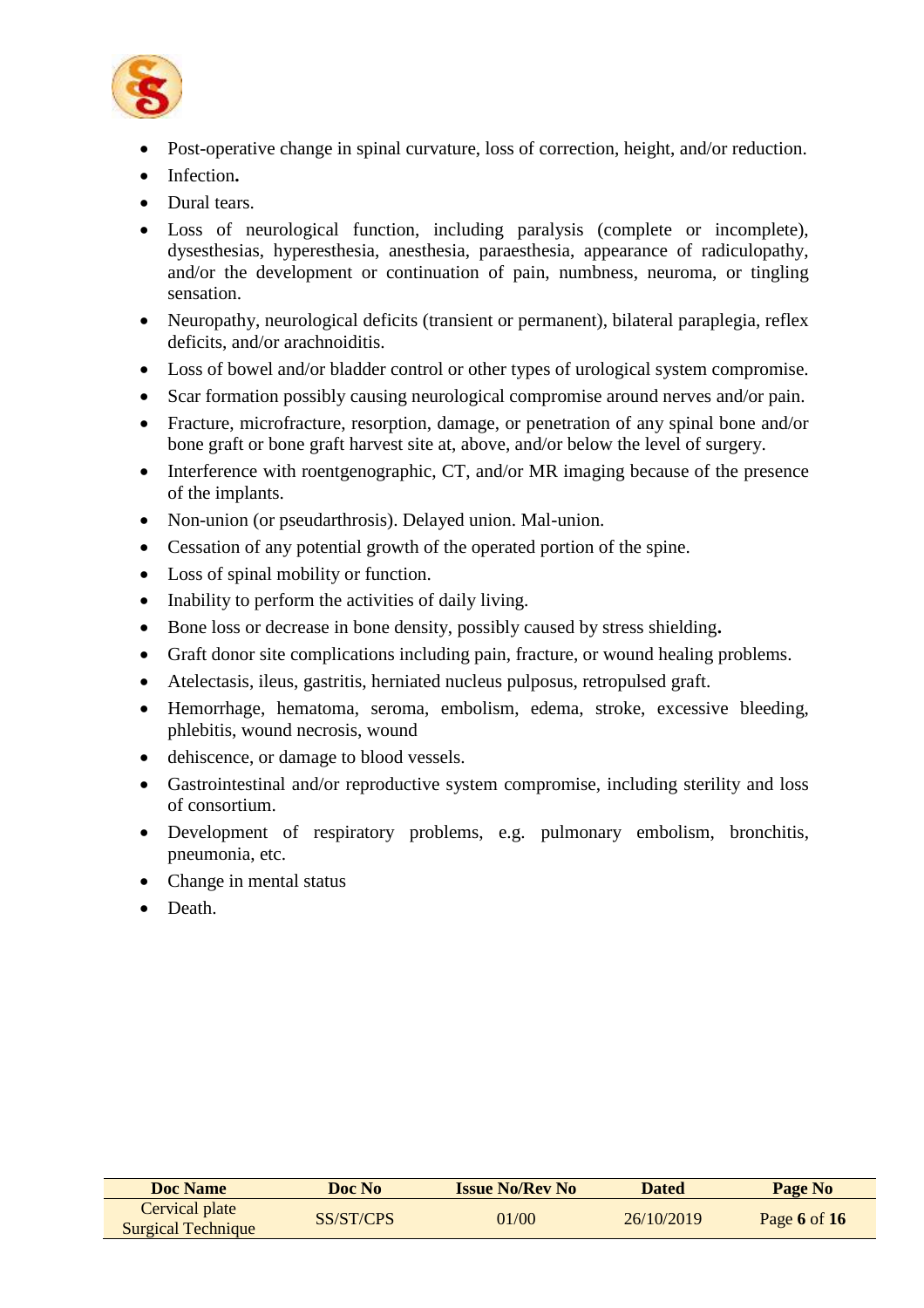

#### **TLIF CAGE SURGICAL TECHNIQUE**

#### **1. DETERMINE APPROPRIATE PLATE LENGTH**

Position the plate screw holes close to the graft receptor site at both cranial and caudal ends (figure 1A). This allows for the 15° cephalad and caudal screw angulation (figure 1B) and helps ensure that the plate does not extend over the adjacent disc spaces.



The amount of lordosis designed into the Cervical Plate is acceptable in a majority of cases. If required, changes can be made to the standard machined lordotic curve by using the Plate Bender (figure 2A). A gentle bend should be made over the entire length of the plate and sharp angulations must be avoided. It is important to note that plate contouring will alter the standard cranial and caudal angulation of the end screws (figure 2B).



**1A** Bone Graft and<br>Plate Position

Cephalad/Caudad

w Angulation

18

| <b>Doc</b> Name                             | Doc No    | <b>Issue No/Rev No</b> | <b>Dated</b> | Page No          |
|---------------------------------------------|-----------|------------------------|--------------|------------------|
| Cervical plate<br><b>Surgical Technique</b> | SS/ST/CPS | 01/00                  | 26/10/2019   | Page $7$ of $16$ |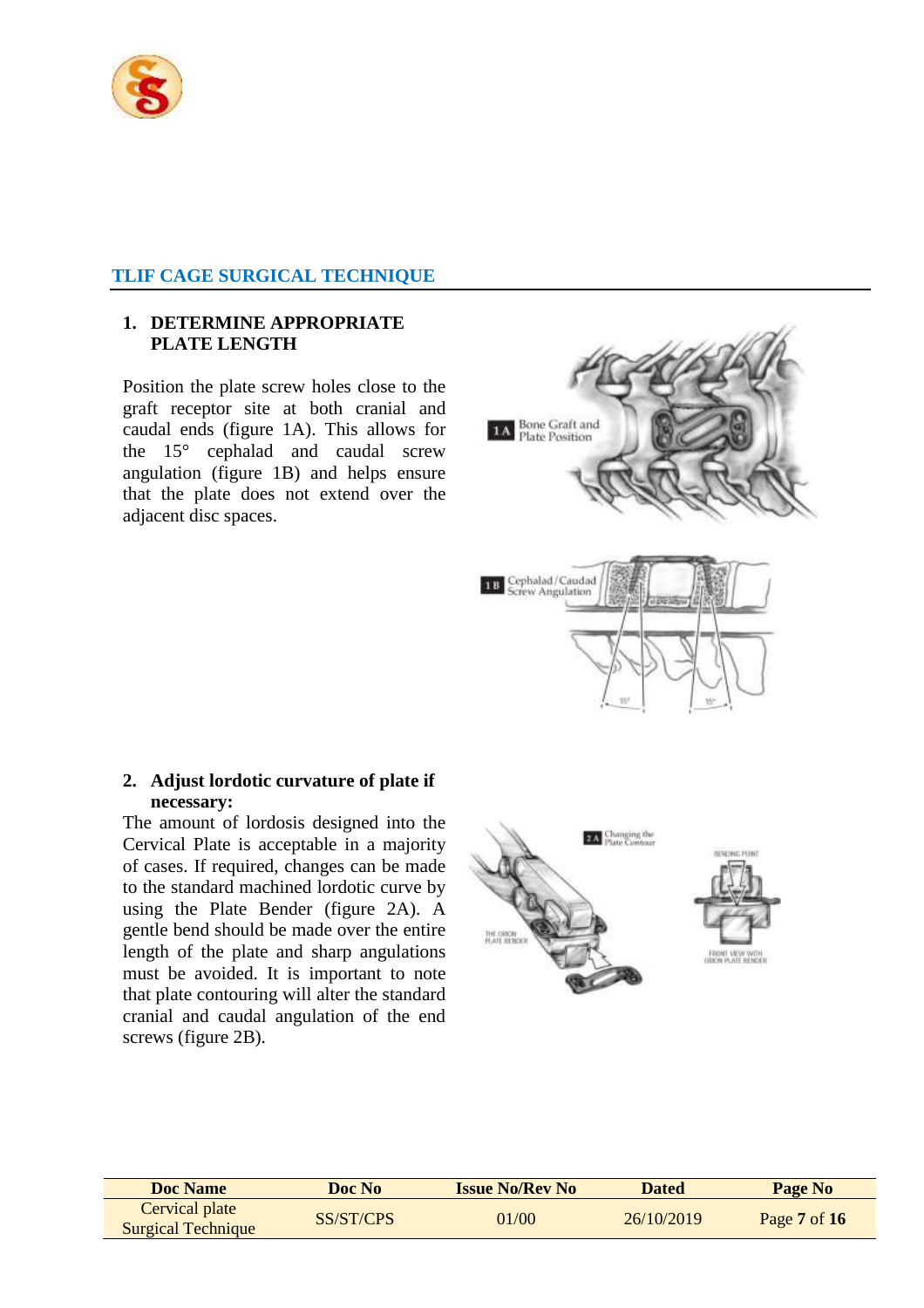

**20** The Standard Cranial and<br>Canadal Angulation of Scre **DAY** The Plate Holder siny **B** Plate Holder<br>Locked Into Plate

### **3. Secure the Cervical Plate to the Plate Holder:**

The Plate Holder (figure 3A) will lock within any of the central slots on the various plates. The smallest plates do not have diagonal central slots. A kocher, bayonet, sucker tip, etc. will suffice for holding these smaller size plates.

To attach the Plate Holder to the plate, slide the sleeve toward the handle and engage the feet into the plate's diagonal slot. Slide the sleeve down toward the plate to lock the holder to the plate (figure 3B)

# **4. Position the Plate on the anterior surface of the spine:**

Review landmarks to ensure the plate is centered medially/laterally on the spine (figure 4A). The uncinate processes serve as excellent reference points.



| <b>Doc Name</b>                             | Doc No    | <b>Issue No/Rev No</b> | <b>Dated</b> | Page No      |
|---------------------------------------------|-----------|------------------------|--------------|--------------|
| Cervical plate<br><b>Surgical Technique</b> | SS/ST/CPS | 01/00                  | 26/10/2019   | Page 8 of 16 |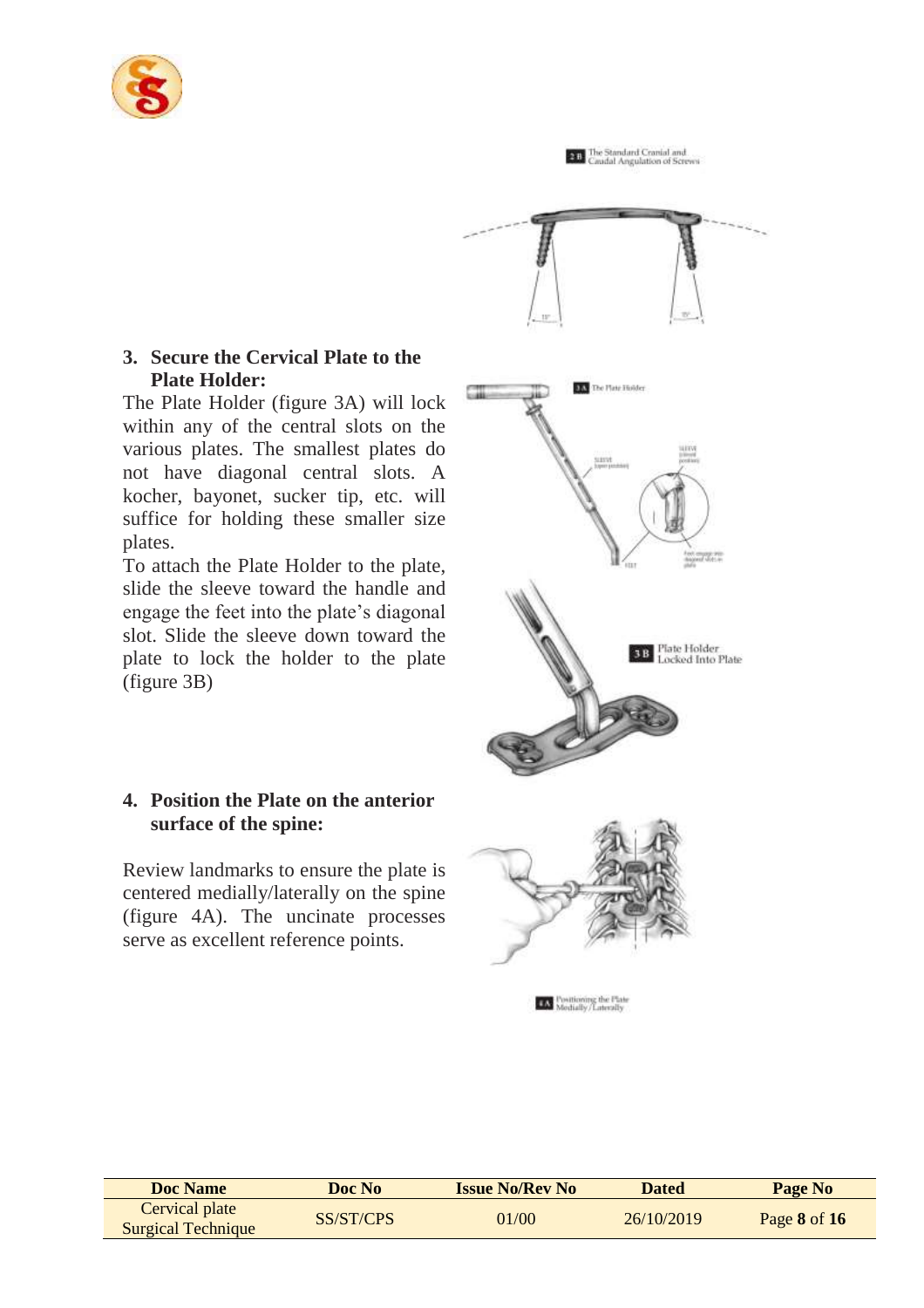

# **5. Insert the Drill Guide**

Seat the Drill Guide into the plate at the correct cranial/caudal and convergent angle (figure 5A). For Convergent Plate constructs, the Drill Guide angles 6° toward the midline of the plate.

Once the Drill Guide is correctly seated into the plate, the Drill Guide can then be securely locked into the plate by applying light downward pressure on the Drill Guide handle, making sure to align the handle along the longitudinal axis of the plate (figure 5B).

# **6. Drill holes for taps/screws:**

Insert the appropriate Drill Bit into the Drill Guide. Drill the screw holes using either the 13 mm Drill Bit (figure 6A) or the Adjustable Drill Bit and Adjustable Drill Stop (figure 6B). Screw length is determined by the depth of bone purchase required (figure 6C).

For standard unicortical screw purchase, the 13 mm Drill Bit is used. For screws other than 13 mm in length, the Adjustable Drill Bit (10- 26 mm depth) and Adjustable Drill Stop are used (figure 6B). If required, controlled penetration of the posterior cortex may be achieved by setting the Adjustable Drill Stop at the appropriate depth. The Adjustable Drill Stop provides for 1 mm increments and an additional safety







| Doc Name                                    | Doc No    | <b>Issue No/Rev No</b> | Dated      | Page No          |
|---------------------------------------------|-----------|------------------------|------------|------------------|
| Cervical plate<br><b>Surgical Technique</b> | SS/ST/CPS | 01/00                  | 26/10/2019 | Page $9$ of $16$ |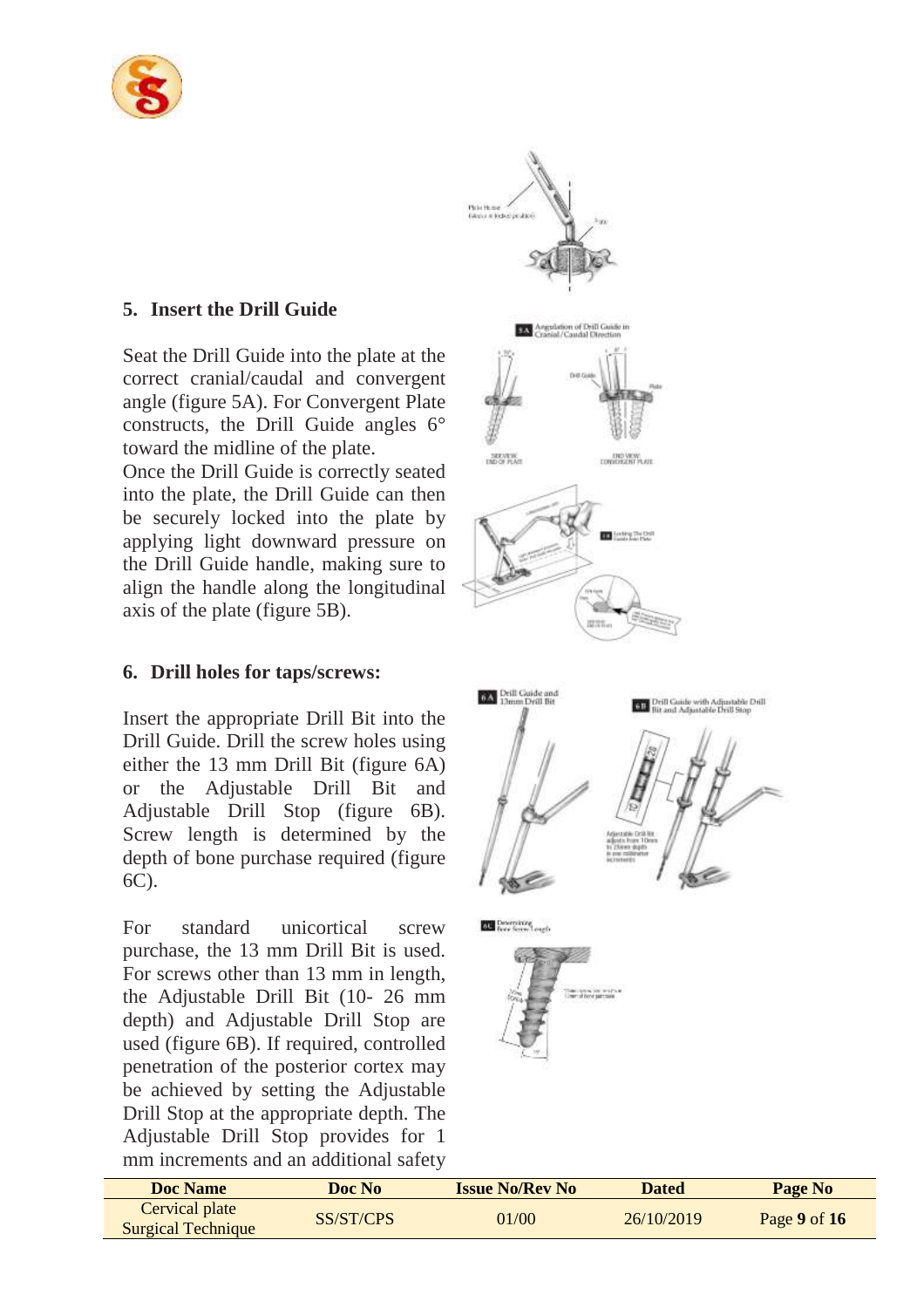

factor during the drilling procedure, in addition to fluoroscopic visualization.

# **7. Tap the vertebral bodies**

Remove the Drill Guide, insert the appropriate Tap into the predrilled hole at the same angulation, and tap the vertebral bodies using the Tap which corresponds to the Drill Bit length determined in Step 6. Taps are available in the same configuration as the Drill Bits, i.e. 13 mm Screw Tap (figure 7A) and

Adjustable Screw Tap and Adjustable Tap Stop for 10-26 mm (figure 7B).



# **8. Implant screws**

If required, a Depth Gauge may be used to confirm depth of hole for proper screw length. The Depth Gauge works either through the plate (figure 8A) or against the bone (figure 8B) and is accurate for both unicortical and bicortical techniques.

The appropriate length screw can be verified using the Screw/Plate Gauge (figure 8C).

Insert the appropriate length screw through the plate, using the Screwdriver with tapered, self-holding tip and tighten screw securely (not final tightening) (figure 8D).



| Doc Name                                    | Doc No    | <b>Issue No/Rev No</b> | Dated      | Page No           |
|---------------------------------------------|-----------|------------------------|------------|-------------------|
| Cervical plate<br><b>Surgical Technique</b> | SS/ST/CPS | 01/00                  | 26/10/2019 | Page $10$ of $16$ |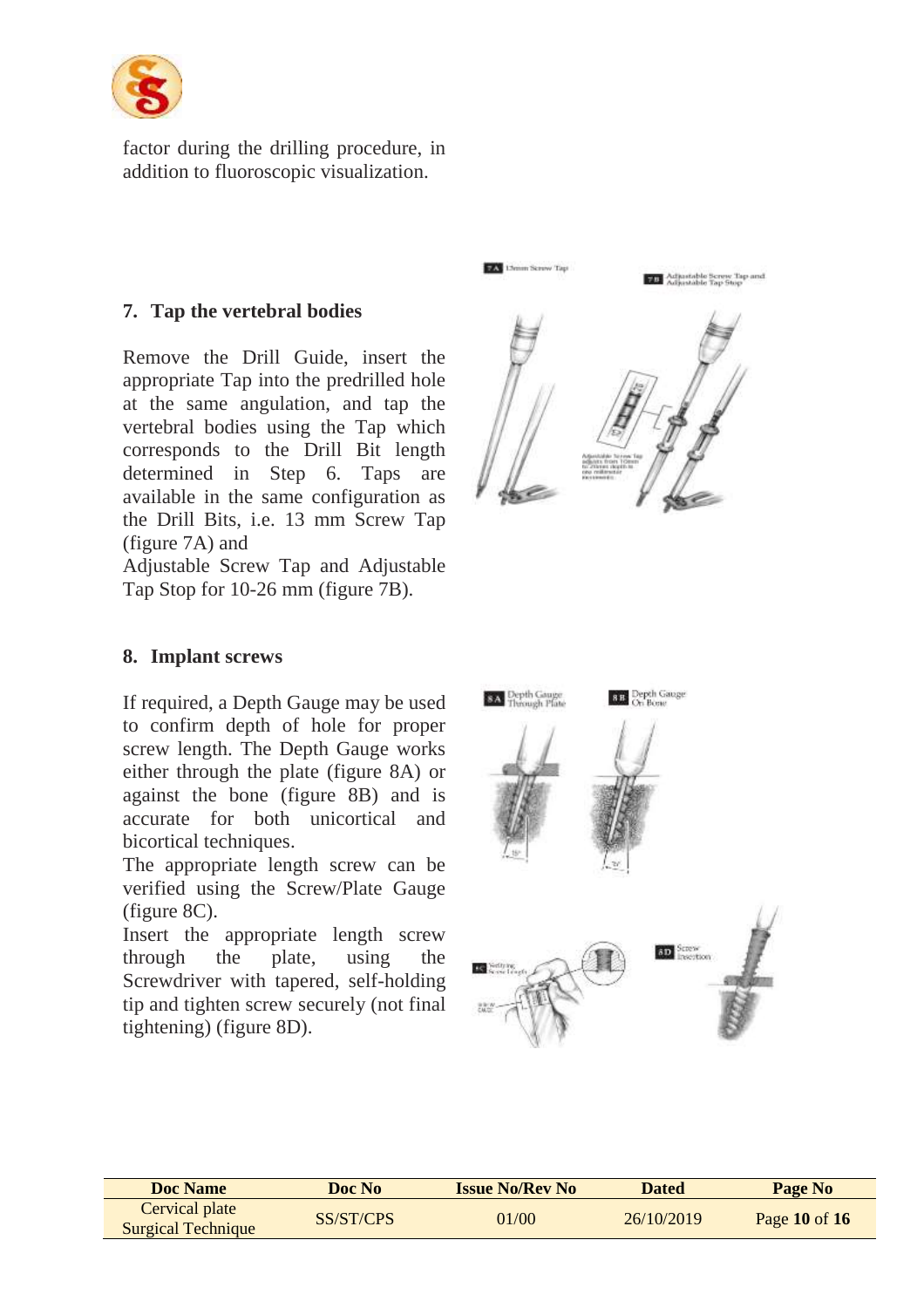

# **9. FIXATION**

Tighten the screws to ensure they are seated below the surface of the plate (figure 9A). Obtain radiographs to ensure that screw length and screw position are appropriate. Although plate malposition may be determined from a lateral radiograph (i.e. screws not aligned in the same plane,) an AP radiograph provides additional information regarding verification of implant position.

Screws can now be placed in the diagonal slot (figure 9B) if deemed necessary (i.e. multi-level interbody fusions or long strut graft reconstructions).

#### **10. INSERT THE LOCKING SCREWS**:

Attach the Lock Screw Holder to the Lock Screw by gently squeezing the prongs, then engage the Holder into the Lock Screw (figure 10A).

Slide the sleeve down toward the end of the holder. After the Lock Screw is initially threaded into the plate (figure 10B), detach the Lock Screw Holder by pulling the sleeve up and tilting the holder to release from the Lock Screw.

Final tightening of the Lock Screw is accomplished through the use of the Lock Screw Driver (figure 10C). One the Lock Screw Driver is firmly placed into the slot, turn the Lock Screw clockwise until the Screw Driver slips out of the slot (this is a self-limiting device). The Lock Screw is now firmly secured.

The completed cervical LCP plate construct.





| Doc Name                                    | Doc No    | <b>Issue No/Rev No</b> | <b>Dated</b> | Page No       |
|---------------------------------------------|-----------|------------------------|--------------|---------------|
| Cervical plate<br><b>Surgical Technique</b> | SS/ST/CPS | 01/00                  | 26/10/2019   | Page 11 of 16 |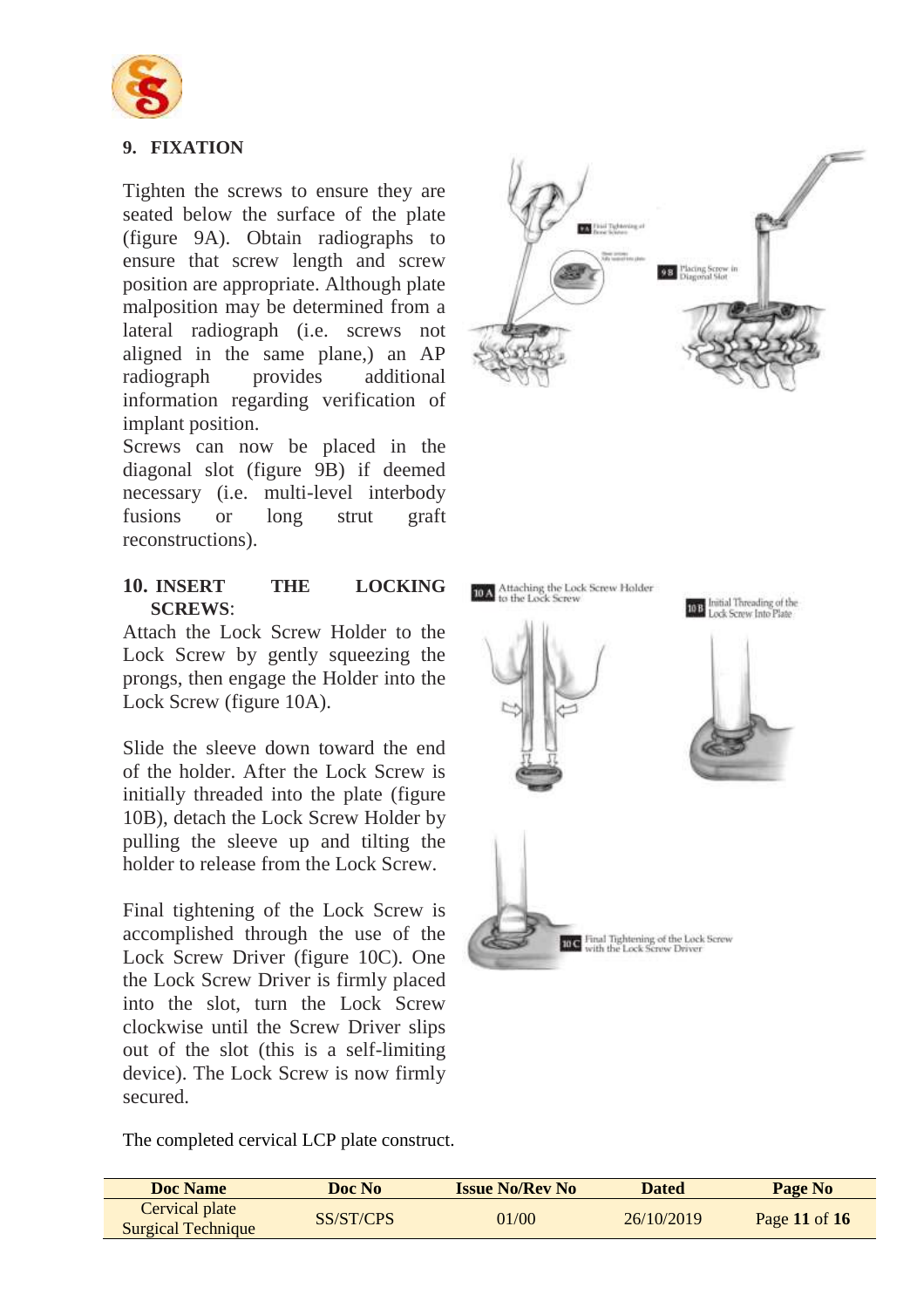



# **IMPLANT REMOVAL**

- First remove locking screw using screw driver shaft.
- Then remove screw using screw driver shaft.
- Repeat this for all screw.
- Remove the plate.

| <b>Doc Name</b>                             | Doc No    | <b>Issue No/Rev No</b> | <b>Dated</b> | Page No           |
|---------------------------------------------|-----------|------------------------|--------------|-------------------|
| Cervical plate<br><b>Surgical Technique</b> | SS/ST/CPS | 01/00                  | 26/10/2019   | Page $12$ of $16$ |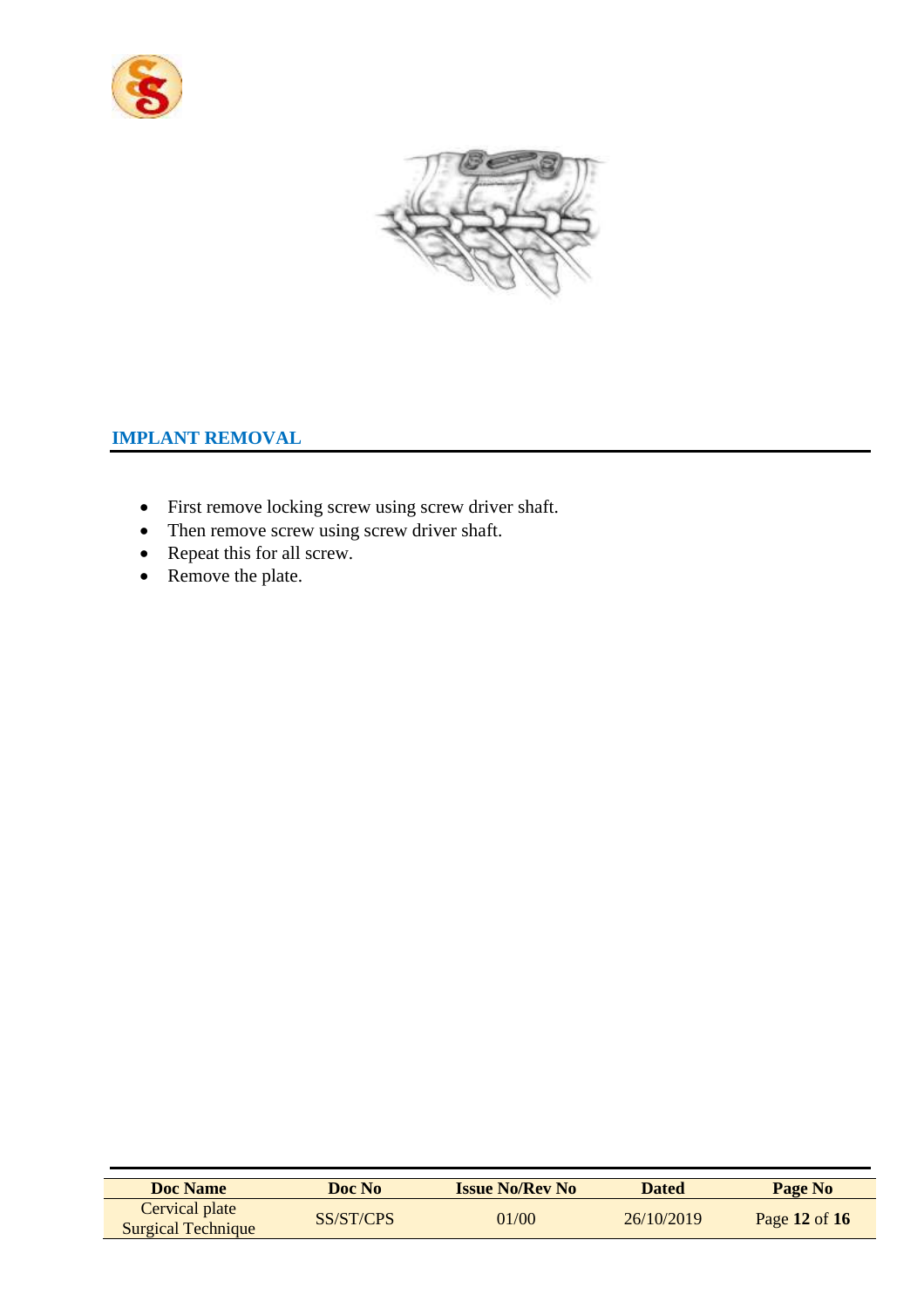

# **CAUTION**

#### **Used Implants:**

Used implants which appear un-damaged may have internal and/or external defects. It is possible that individual stress analysis of each part fails to reveal the accumulated stress on the metals as a result of use within the body. This may lead ultimately to implant failure after certain point of time due to metal fatigue. **Therefore, reuse of implants is strictly not recommended.**

#### **Disposal of Used Implants:**

Every used or removed implant must be discarded after use and must never be re- used. It should be bent or scratched & then disposed of properly so that it becomes unfit for reuse. While disposing it off, it should be ensured that the discarded implant does not pose any threat to children, stray animals and environment. Dispose of the implants as per applicable medical practices and local, state and country specific regulatory requirement of Bio Medical Waste rules.

#### **Packaging Materials Disposal:**

The packaging material of this device is made of LDPE and therefore if swallowed, may cause choking Hazards. Therefore, it should be disposed of in such a way that keep out of reach of children and stray animals.

#### **Single Brand Usage:**

Implant components from one manufacture should not be used with those of another. Implants from each manufacture may have metal, dimensions and design differences so that the use in conjunction with different brands of devices may lead to inadequate fixation or adverse performances of the devices.

| <b>Doc Name</b>                             | Doc No    | <b>Issue No/Rev No</b> | <b>Dated</b> | Page No       |
|---------------------------------------------|-----------|------------------------|--------------|---------------|
| Cervical plate<br><b>Surgical Technique</b> | SS/ST/CPS | 01/00                  | 26/10/2019   | Page 13 of 16 |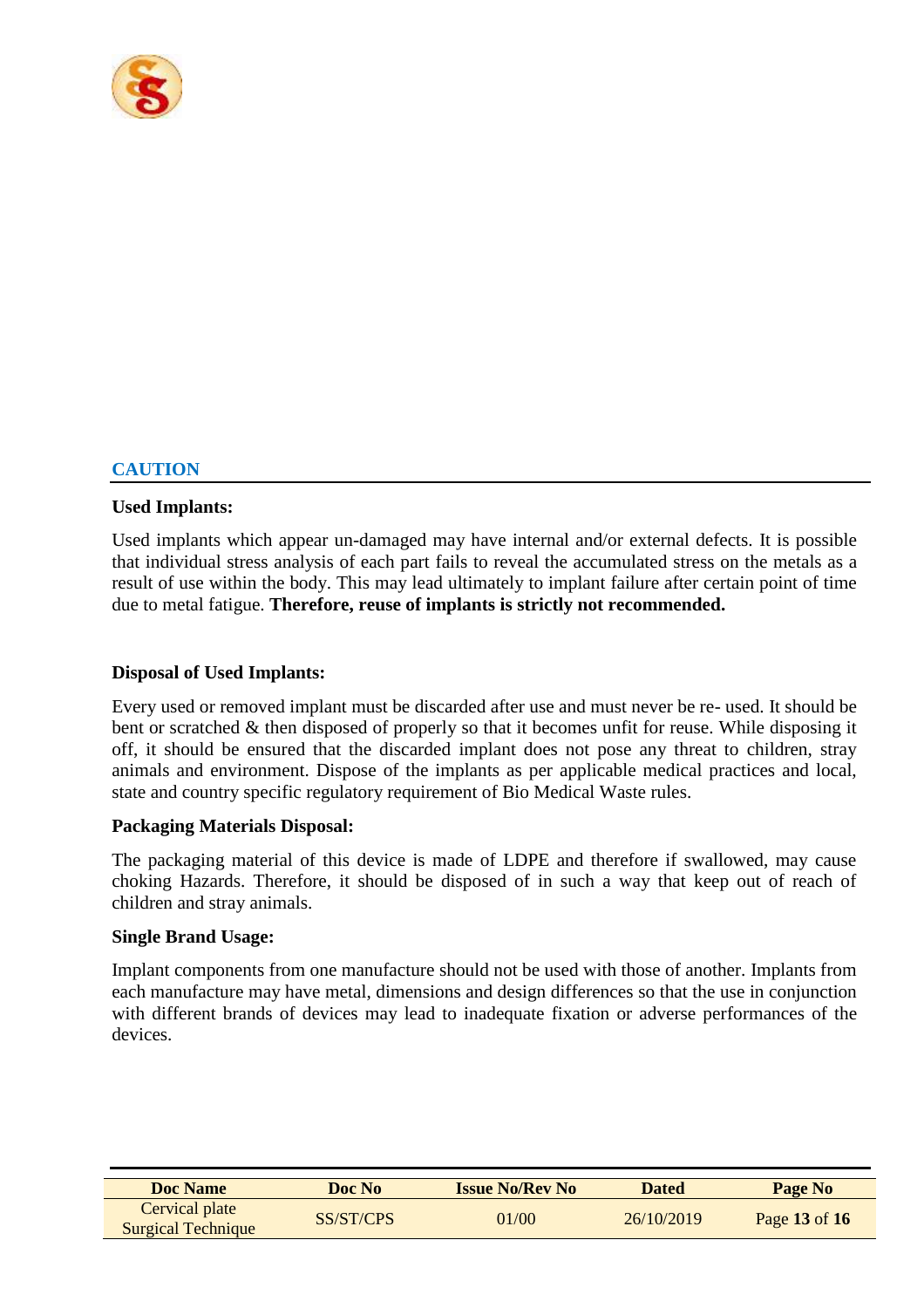

# **MRI SAFETY INFORMATION**

- Samay Surgical implants are manufactured from Titanium Gr.5, SS316L material are nonmagnetic material, hence it does not pose any safety risk.
- Patients should be directed to seek a medical opinion before entering potentially adverse environments that could affect the performance of the implants, such as electromagnetic or magnetic field or including a magnetic resonance environment.
- Doctor shall conduct a Risk Benefit Analysis before directing the patient to enter electromagnetic or magnetic fields or including a magnetic resonance environment.
- The Samay Surgical implants has not been evaluated for safety and compatibility in the MR environment but on the basis of literature study below mentioned points can be taken care during MRI
	- The minimum recommended time after the implantation that allows patients to safely undergo MRI examination or allowing the patient or an individual to enter the MRI environment is 6 (six) weeks.
	- The maximum recommended time limit for MRI examination in patients implanted with the evaluated device is 30 min with a scanner operating at 1.5T (Tesla) or less.

| <b>Doc Name</b>           | Doc No    | <b>Issue No/Rev No</b> | <b>Dated</b> | Page No       |
|---------------------------|-----------|------------------------|--------------|---------------|
| Cervical plate            | SS/ST/CPS | 01/00                  | 26/10/2019   | Page 14 of 16 |
| <b>Surgical Technique</b> |           |                        |              |               |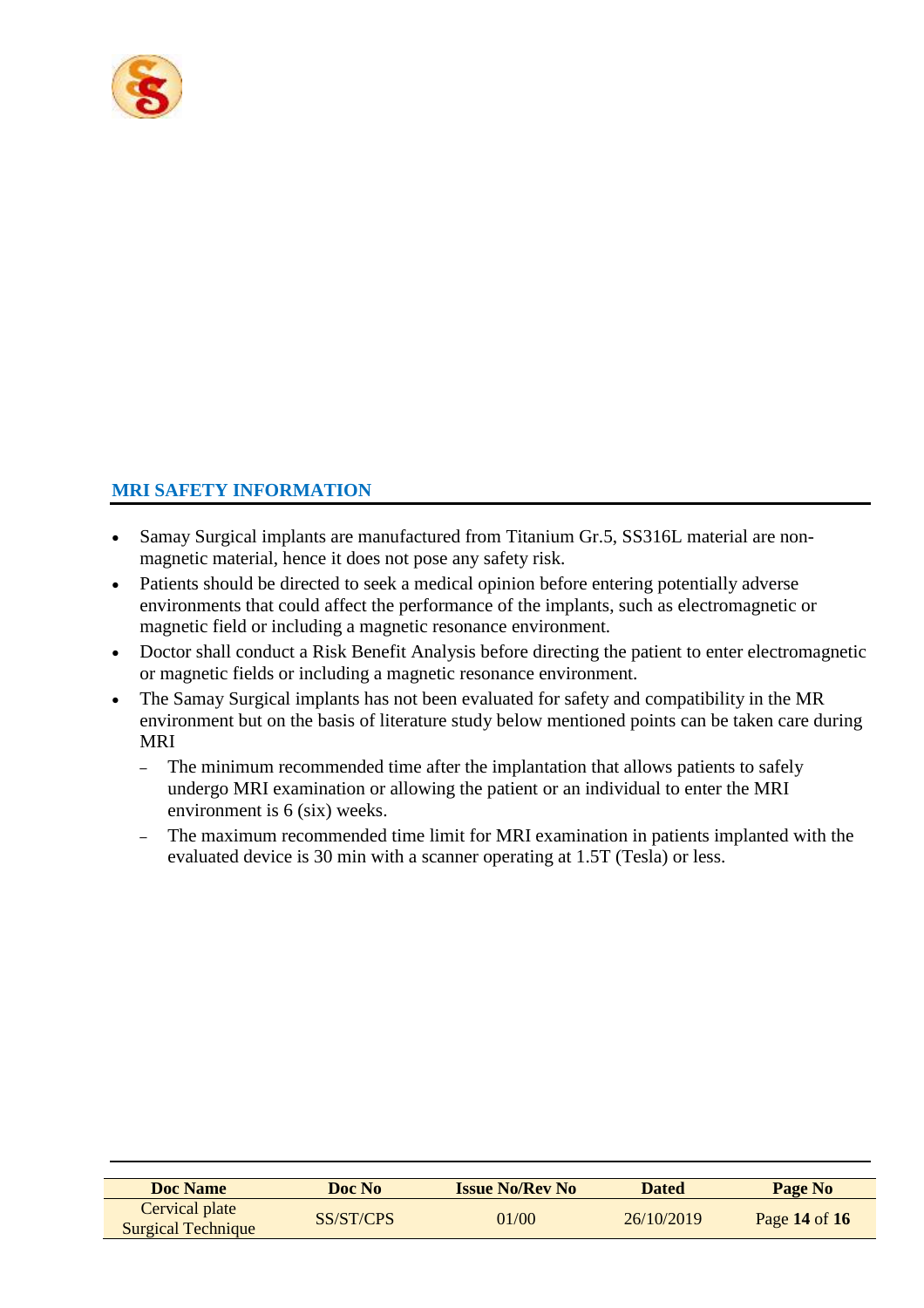

| <b>PRODUCT NAME</b>                   | <b>SS316L</b><br><b>CATALOG NO.</b> | <b>TITANIUM</b><br><b>GRADE 5</b><br><b>CATALOG NO,</b> | <b>LENGTH</b>   |
|---------------------------------------|-------------------------------------|---------------------------------------------------------|-----------------|
| <b>4.0mm Screw For Cervical Plate</b> | SS 453-001                          | TT 453-001                                              | $10 \text{ mm}$ |
|                                       | SS 453-002                          | TT 453-002                                              | $12 \text{ mm}$ |
|                                       | SS 453-003                          | TT 453-003                                              | $14 \text{ mm}$ |
|                                       | SS 453-004                          | TT 453-004                                              | $16 \text{ mm}$ |
|                                       | SS 453-005                          | TT 453-005                                              | $18 \text{ mm}$ |
|                                       | SS 453-006                          | TT 453-006                                              | $20 \text{ mm}$ |

|                           | <b>SS316L</b>  | <b>TITANIUM</b> |                  |             |                   |
|---------------------------|----------------|-----------------|------------------|-------------|-------------------|
| <b>PRODUCT NAME</b>       | <b>CATALOG</b> | <b>GRADE 5</b>  | <b>LENGTH</b>    | <b>WDTH</b> | <b>DIAMETER</b>   |
|                           | NO.            | <b>CATALOG</b>  |                  |             |                   |
|                           |                | NO,             |                  |             |                   |
|                           | SS 452-001     | TT 452-001      | $22 \text{ mm}$  | 16.0mm      | 2.5 <sub>mm</sub> |
| <b>Cervical LCP Plate</b> | SS 452-002     | TT 452-002      | 24 mm            | 16.0mm      | 2.5 <sub>mm</sub> |
|                           | SS 452-003     | TT 452-003      | $26 \text{ mm}$  | 16.0mm      | 2.5 <sub>mm</sub> |
|                           | SS 452-004     | TT 452-004      | 28 mm            | 16.0mm      | 2.5 <sub>mm</sub> |
|                           | SS 452-005     | TT 452-005      | 30 mm            | 16.0mm      | 2.5 <sub>mm</sub> |
|                           | SS 452-006     | TT 452-006      | 32 mm            | 16.0mm      | 2.5 <sub>mm</sub> |
|                           | SS 452-007     | TT 452-007      | 35 mm            | 16.0mm      | 2.5 <sub>mm</sub> |
|                           | SS 452-008     | TT 452-008      | 37 mm            | 16.0mm      | 2.5 <sub>mm</sub> |
|                           | SS 452-009     | TT 452-009      | 40 mm            | 16.0mm      | 2.5 <sub>mm</sub> |
|                           | SS 452-010     | TT 452-010      | 42 mm            | 16.0mm      | 2.5 <sub>mm</sub> |
|                           | SS 452-011     | TT 452-011      | 45 mm            | 16.0mm      | 2.5 <sub>mm</sub> |
|                           | SS 452-012     | TT 452-012      | 47 mm            | 16.0mm      | 2.5 <sub>mm</sub> |
|                           | SS 452-013     | TT 452-013      | $50 \text{ mm}$  | 16.0mm      | 2.5 <sub>mm</sub> |
|                           | SS 452-014     | TT 452-014      | 52 mm            | 16.0mm      | 2.5 <sub>mm</sub> |
|                           | SS 452-015     | TT 452-015      | 55 mm            | 16.0mm      | 2.5 <sub>mm</sub> |
|                           | SS 452-016     | TT 452-016      | 57 mm            | 16.0mm      | 2.5 <sub>mm</sub> |
|                           | SS 452-017     | TT 452-017      | $60 \text{ mm}$  | 16.0mm      | 2.5 <sub>mm</sub> |
|                           | SS 452-018     | TT 452-018      | 65 mm            | 16.0mm      | 2.5 <sub>mm</sub> |
|                           | SS 452-019     | TT 452-019      | 70 mm            | 16.0mm      | 2.5 <sub>mm</sub> |
|                           | SS 452-020     | TT 452-020      | 75 mm            | 16.0mm      | 2.5 <sub>mm</sub> |
|                           | SS 452-021     | TT 452-021      | $80 \text{ mm}$  | 16.0mm      | 2.5 <sub>mm</sub> |
|                           | SS 452-022     | TT 452-022      | 85 mm            | 16.0mm      | 2.5 <sub>mm</sub> |
|                           | SS 452-023     | TT 452-023      | 90 mm            | 16.0mm      | 2.5 <sub>mm</sub> |
|                           | SS 452-024     | TT 452-024      | 95 mm            | 16.0mm      | 2.5 <sub>mm</sub> |
|                           | SS 452-025     | TT 452-025      | $100 \text{ mm}$ | 16.0mm      | 2.5 <sub>mm</sub> |

| <b>Doc Name</b>                             | Doc No    | <b>Issue No/Rev No</b> | Dated      | Page No       |
|---------------------------------------------|-----------|------------------------|------------|---------------|
| Cervical plate<br><b>Surgical Technique</b> | SS/ST/CPS | 01/00                  | 26/10/2019 | Page 15 of 16 |